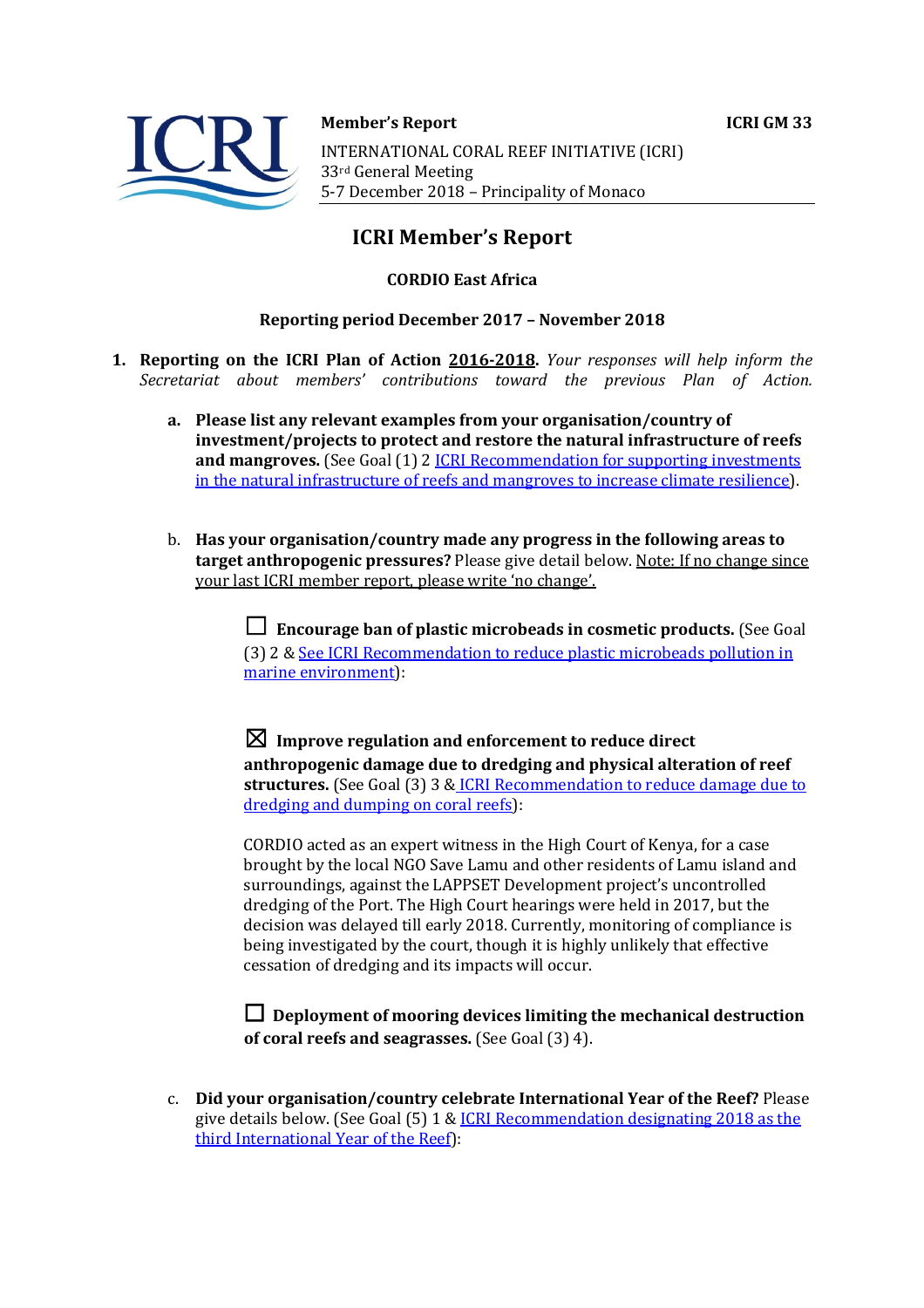*Yes* we hosted a Chasing coral screening – 8 September, Nyali Cinemax. This was a public event at the main movie theatre in Mombasa, with almost 300 attendees (capacity 350). It had a panel of *four scientists/managers and is reported on the IYOR website.* 

2. Contribution to the ICRI Plan of Action 2018-2020 and upcoming ICRI general **meetings.** *Your responses to the following questions will assist the Secretariat in assessing contributions towards the major themes of the draft ICRI Plan of Action 2018-2020.* 

### **Theme 1 - Promote effective and adaptable solutions to improve the protection of coral reefs**

- a. Which of the below topics do you consider to be the three top challenges that **your organisation faces in managing coral reefs?** Please select from the options below:
	- $\boxtimes$  Climate change impacts
	- $\boxtimes$  Inadequate planning, zoning and management
	- $\boxtimes$  Unsustainable resource extraction
	- $\Box$  Tourism and recreation
	- $\Box$  Shipping
	- $\Box$  Coastal development
	- $\Box$  Dredging
	- $\Box$  Illegal and destructive fishing
	- $\Box$  Fish and coral trade
	- $\Box$  Marine debris
	- $\Box$  Other. Please specify:
- b. Please list any examples of innovative management practices that your **organisation/country is involved in, such as use of VMS, drones & ecological mooring devices.** Include their limits, conditions of implementation, financing and an assessment of their results and links for more information if possible.

*Supporting co-management through a learning approach with fishing communities, focused on identifying and supporting their needs in capacity building and trials of best practices in Community-based Natural Research management* 

- c. Please list any examples of innovative funding for management that your **organisation/country is involved in.** Include their limits, conditions of implementation, financing and an assessment of their results and links for more information if possible.
- d. Please list any examples of leading practices, techniques and strategies for **building reef resilience that your organisation/country is involved in.** Include their limits, conditions of implementation, financing and an assessment of their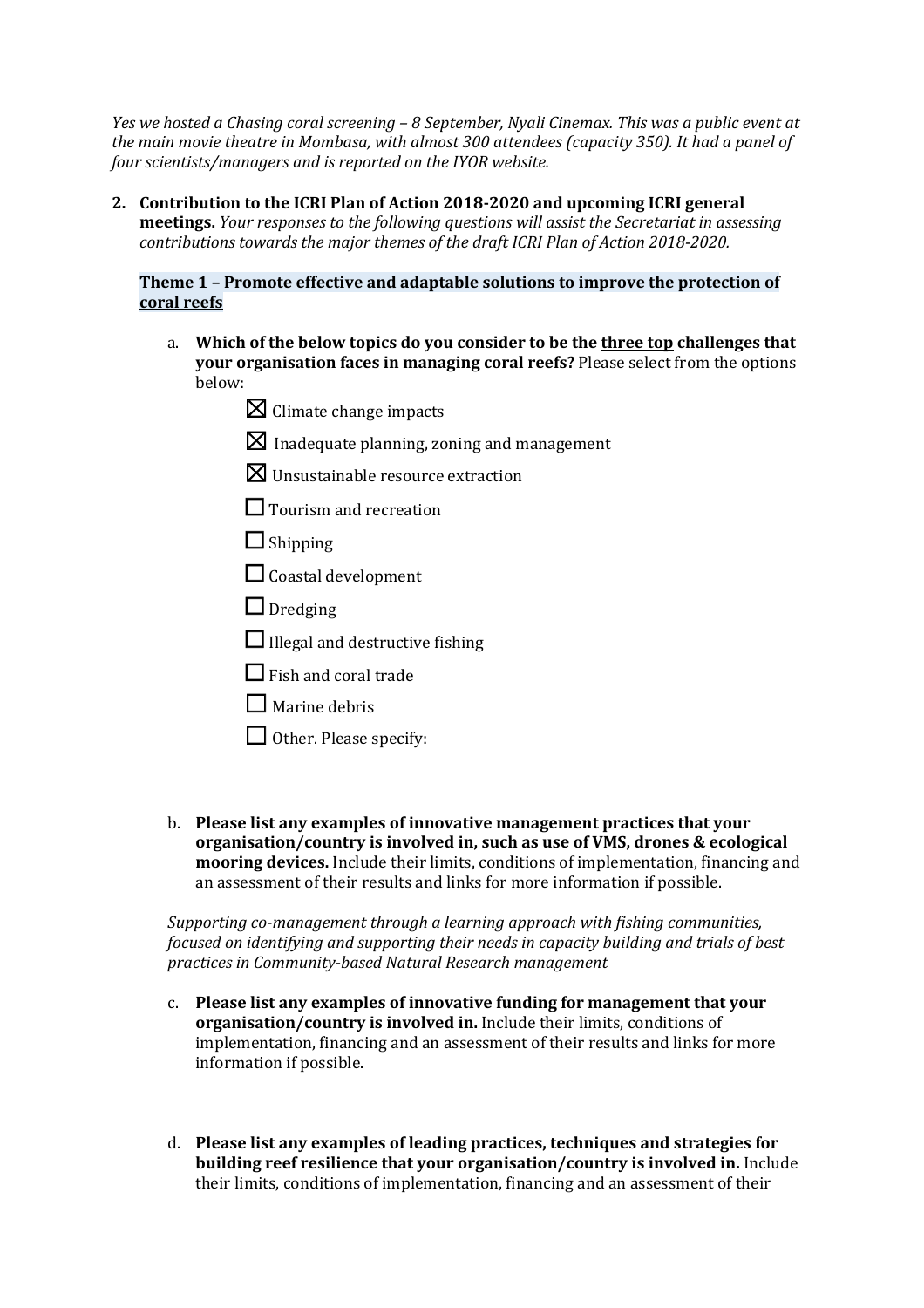results and links for more information if possible.

Starting in mid-2018 we have funding to implement a Red List of Ecosystems for coral reefs of *the Western Indian Ocean. This is a vulnerability analysis of ecosystem health, and is intended* to provide more nuanced and spatially explicit information to inform reef management at sub*national, national and regional levels.*

e. Please list any examples of leading practice reef restoration mechanisms that **your organisation/country is involved in.** Include their limits, conditions of implementation, financing and an assessment of their results and links for more information if possible.

The Red List of Ecosystems approach in 2.d. will also be targeted at providing better data to *inform site-* and technique-selection for coral reef restoration, to avoid mismatch of efforts to *ongoing conditions that may render restoration ineffective.* 

#### **Theme 3 - Support communities reliant on coral reefs**

- **f.** Is sustainable tourism development a significant challenge for your **organisation?** If so please include detail below of the kinds of challenges faced and your strategies to deal with them.
- g. Is your organisation involved in activities to raise awareness and encourage action to support communities reliant on coral reefs? Please include details below.

Yes, working with fishing communities is one of the three pillars of CORDIO East Africa, *and central to our major funding proposals and a wide range of small grants we obtain for working in Kenya. Further, our overall approach is to ensure that sustainable use is a cornerstone of efforts to secure coral reefs in the future, so community support and resilience is a key goal alongside reef conservation.* 

**Theme 4 - Help to reduce anthropogenic threats to coral reefs, particularly those that occur at a global or regional scale** 

**h.** What activities is your organisation involved in to elevate awareness of the global nature of the threat of climate change to coral reefs? Please include details below

*CORDIO* is very active in regional and global coral reef networks promoting this *message, and working at the interface between science and policy. Examples include the IUCN (we chair the Coral Specialist Group), Global Ocean Observing System of* UNESCO, under CBD processes (including EBSAs and on coral reef actions), the *Western Indian Ocean Marine Science Association and others.* 

We undertook a scenarios planning process with WWF focused on the Northenr *Mozambique Channel/Western Indian Ocean to produce future scenarios for* sustainable development of the region, including for coral reefs. See references below, and the videos/publications at www.wiofutures.net.

We participated in the Sustainable Blue *Economy Conference* in Nairobi with two appearances in high level events highlighting the importance of coral reefs to *sustainable blue economy, and their vulnerability to climate change – in the main*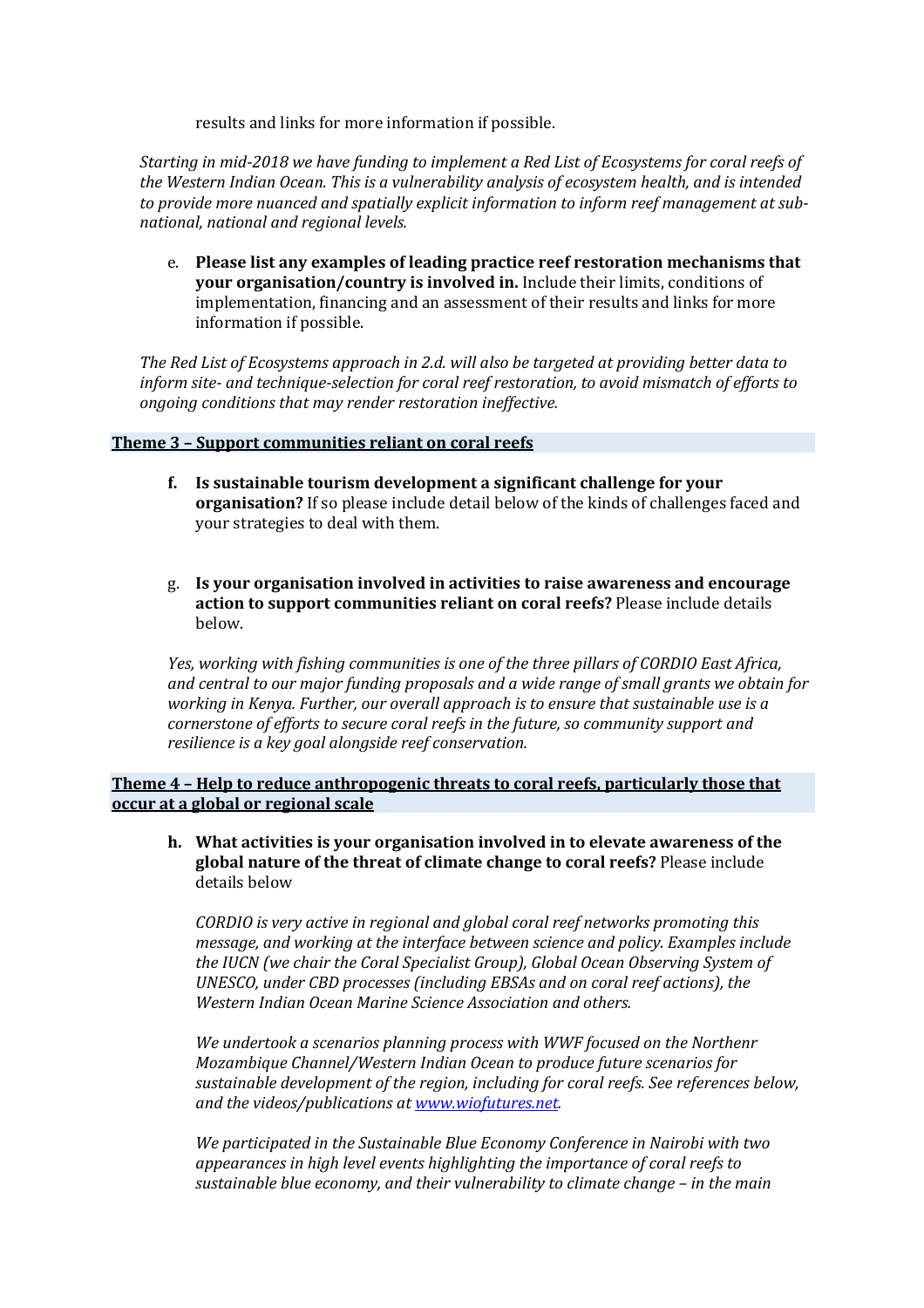*thematic panel on "Management and Sustaining of Marine Life, Conservation and* Sustainable *Economic Activities*" and in the Mayors and Governors Convention session *on "Dead-zones to Clean Zones". See www.cordioea.net/sbec.*

*On this and other events, we are increasingly writing for a popular audience (in the Conversation Africa)* and appearing in radio and TV news/interviews to spread the *message (e.g. the South African Broadcasting Channel in May 2018, and BBC radio and TV (focus on Africa) on 26 November 2018. See www.cordioea.net/media.*

**i.** Has your organisation made any progress in dealing with destructive fishing **and trade?** Please include details below.

We work on sustainable communities and fishing practices to discourage overfishing and *destructive fishing* – *though* we don't work directly on destructive practices.

j. Has your organisation made any progress in dealing with marine debris? Please include details below.

CORDIO started an 'SDG Lab' project in mid 2018, supported by Swedbio and the *National Research Foundation (South Africa) and the US Embassy environment funds (Kenya)* to reduce waste in the ocean *(SDG 14)* by connecting to solutions in waste *management in neighbourhoods (SDG 11). This project is ongoing, trying to link* energy around beach clean-ups to more sustainable and upstream actions on waste *collection and recycling.*

**3.** Would you like to report on your activities during the ICRI GM? Please give details below.

No

**4.** International events. Please list any upcoming international events relevant to ICRI which someone from your organisation plans to attend in 2018-2019.



 $\boxtimes$  ICRI GM, Monaco, 5-7 Dec 2018

□ Conference of the Parties to the United Nations Framework Convention on Climate Change, 3-14 Dec 2018

□ Reef Futures 2018: A Coral Restoration and Intervention-Science Symposium, Florida, 10-14 Dec 2018

□ Global World Heritage Marine Managers meeting, Alaska, US, 26-31 May 2019

Other: 

- $-29$  Apr 4 May 2019, IPBES Plenary, Paris.
- -- 1-6 Jul WIOMSA Symposium, Mauritius
- -- 16-20 September 09 OceanObs19, Honolulu
- **5.** Publications. Please list relevant publications and reports you have released during this reporting period.

# *Policy-relevant*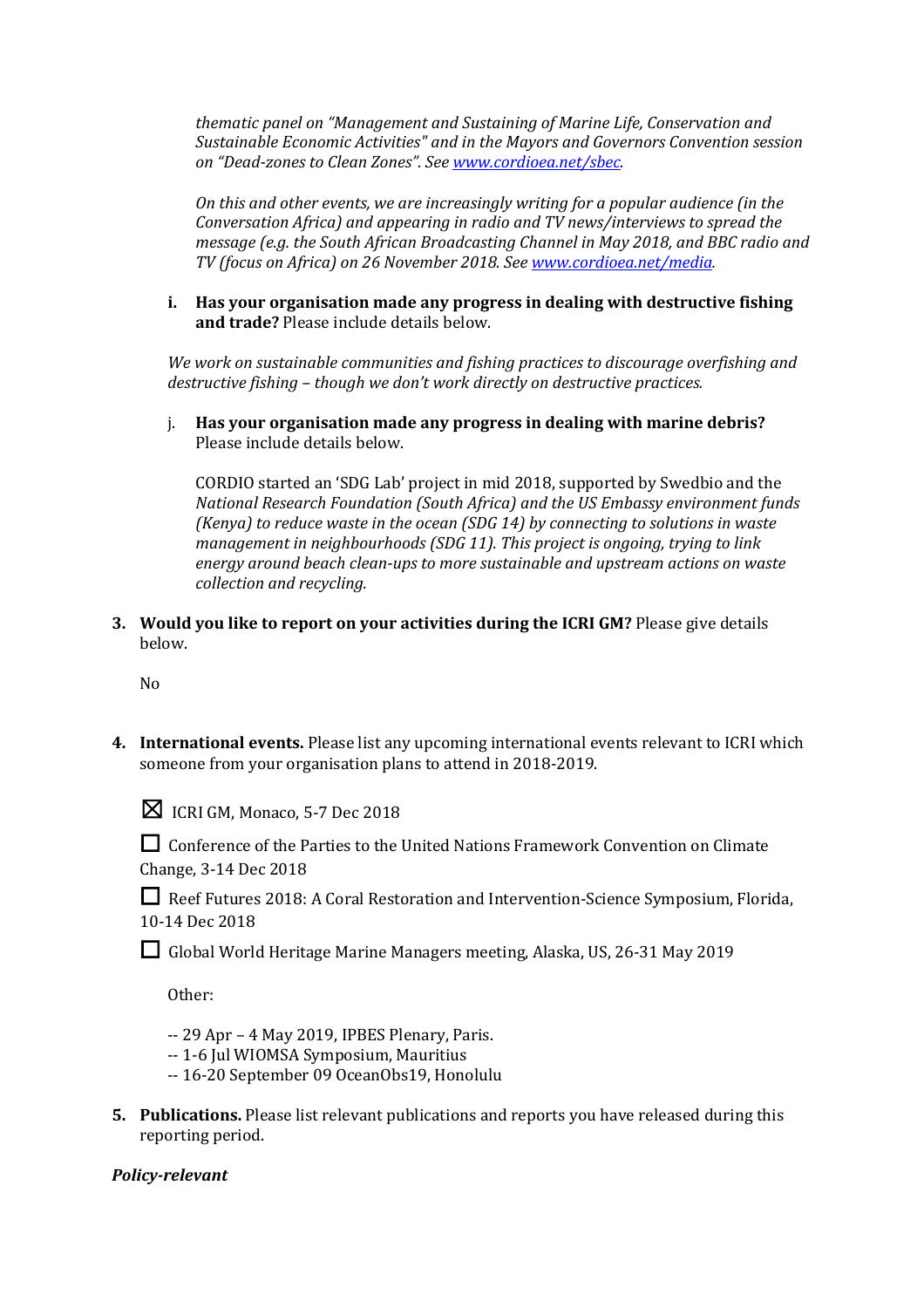- Obura D, Magner C, Chrysostomidis Y, Mpofu L, Owen S, Bourquin V, Dresy L, Scheren P, Ralison H. (2018) East and southern Africa - coastal and ocean futures future scenarios for countries of the Western Indian Ocean and the Northern Mozambique Channel. Northern Mozambique Channel initiative (WWF/CORDIO East Africa). www.wiofutures.net
- Obura, DO (2018) Ocean health in the blue economy. In: A Handbook on the Blue Economy in the Indian Ocean Region. Editor: Prof VN Attri. Indian Ocean Rim Association (IORA), Economic and Social Research Council, South Africa. pp 410-435.

# *Research/science*

- Obura DO, Bandeira SO, Bodin N, Burgener V, Braulik G, Chassot E, Gullström M, Kochzius M, Nicoll M, Osuka K, Ralison HO, Richmond M, Samoilys MA, Scheren P, Ternon J-F (2019) The Northern Mozambique Channel. In: World Seas: an Environmental Valuation, Volume II: The Indian Ocean to the Pacific, Second Edition. Editor: Charles Sheppard. Elsevier. pp 75-99.
- Cowburn, B., Samoilys, M.A., Obura, D. (2018). The current status of coral reefs and their vulnerability to climate change and multiple human stresses in the Comoros Archipelago, Western Indian Ocean. Marine Pollution Bulletin 133: 956-969.
- Samoilys, MA, Roche, R, Koldewey H, Turner, JT (2018). Patterns in reef fish assemblages: insights from the Chagos Archipelago. Plos One 13(1): e0191448.
- Majambo J. Gamoyo (submitted) Modelling dispersal and connectivity of broadcast spawning corals in the Western Indian Ocean. Department of Oceanography University of Cape Town. Thesis Presented for the Degree of Doctor of Philosophy. University of Cape Town. October 2018
- Obura DO, Bigot L, Benzoni F (2018) Coral responses to a repeat bleaching event in Mayotte in 2010. PeerJ 6:e5305; DOI 10.7717/peerj.5305
- Beyer H.L., Kennedy E.V., Beger M., Chen C.A., Cinner J.E., Darling E.S., Eakin C.M., Gates R.D., Heron S.F., Knowlton N., Obura D.O., Palumbi S.R., possingham H.P., Puotinen M., Runting R.K., Skirving W.J., Spalding M., Wilson K.A., Wood S., Veron J.E., & Hoegh-Guldberg O. (2018) Risk-sensitive planning for conserving coral reefs under rapid climate change. Conservation Letters, 109, e12587.
- Gudka M, Obura D, Ahamada S, Kloiber U, Holter T (in review) Participatory reporting of the 2016 bleaching event in the Western Indian Ocean. Coral Reefs.
- Samoilys, MA, Osuka, K., Maina G.W. Obura D.O. (2017). Artisanal fisheries on Kenya's coral reefs: decadal trends reveal management needs. Fisheries Research 186 (Feb 2017): 177-191.
- Kawaka, J.A., Samoilys, M., Murunga, M., Church, J. Abunge, C., Maina, G.W. (2017) Developing Locally Managed Marine Areas (LMMAs): lessons learnt from Kenya. Ocean and Coastal Management. 135 (2017) 1-10.

# *Monitoring/data*

- Stephenson, P.J., Bakarr, M., Bowles-Newark, N., Kleinschroth, F., Mapendembe, A., Ntiamoa-Baidu, Y., Obura, D., Ratsifandrihamana, N., Simaika, I., Sitati, N., Sumbi, P. & Teferi, T. 2018. Conservation science in Africa: Mainstreaming biodiversity information into decision-making. In Ferreira, C. & Klütsch, C.F.C. (eds.), Closing the Knowledge-Implementation Gap in Conservation Science - Evidence transfer across spatiotemporal scales and different stakeholders. Wildlife Research Monograph Number 3. Springer, New York, USA.
- Bax NJ, Appletans W & 21 others including Obura D.O. (2018, in review) Linking capacity development to monitoring networks to achieve sustained ocean observation. Frontiers in Marine Science.